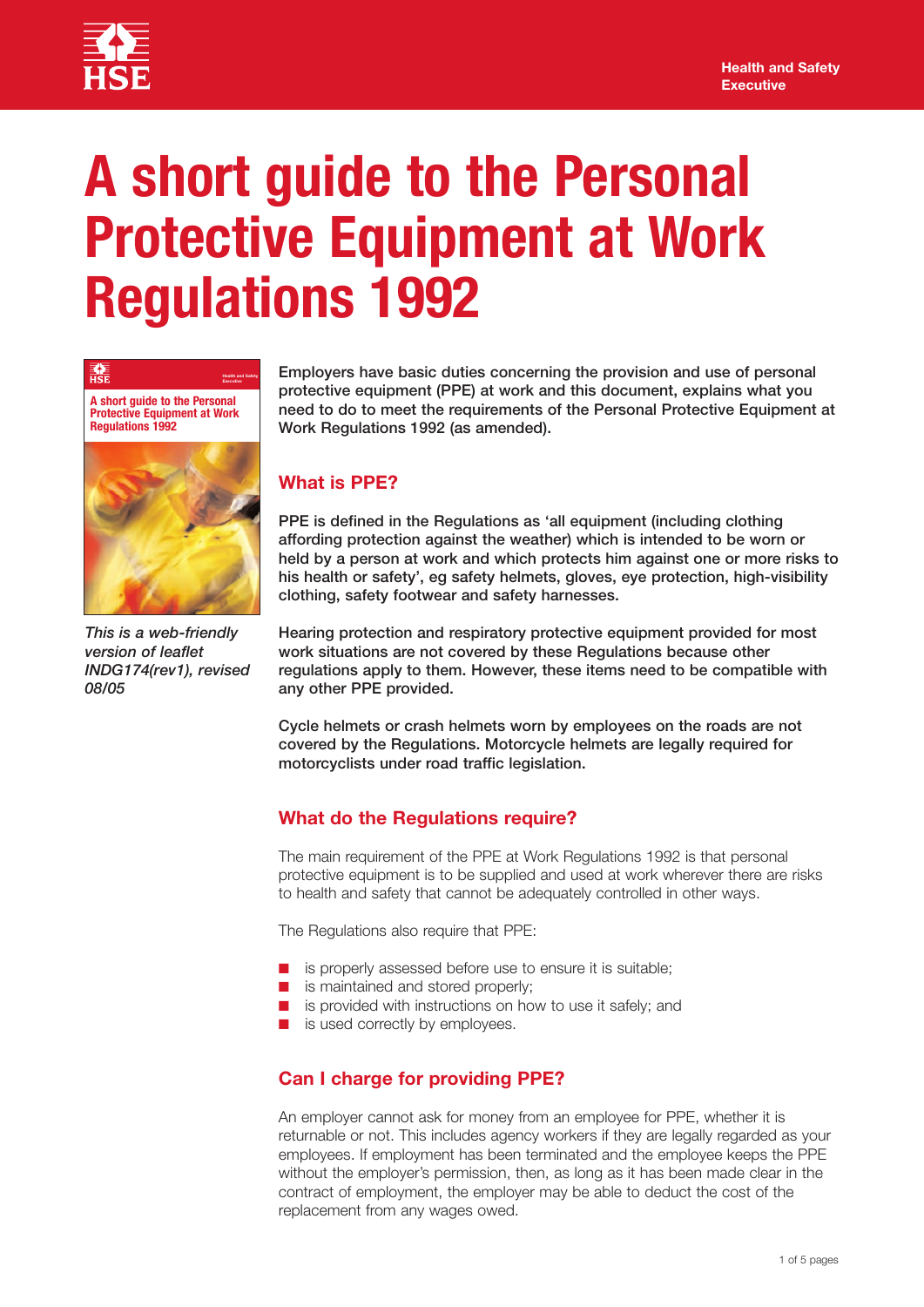## **Assessing suitable PPE**

To allow the right type of PPE to be chosen, carefully consider the different hazards in the workplace. This will enable you to assess which types of PPE are suitable to protect against the hazard and for the job to be done.

Ask your supplier for advice on the different types of PPE available and how suitable they are for different tasks. It may be necessary in a few particularly difficult cases to obtain advice from specialist sources and from the PPE manufacturer. Another useful source of information is the British Safety Industry Federation (www.bsif.co.uk).

Consider the following when assessing whether PPE is suitable:

- Is it appropriate for the risks involved and the conditions at the place where exposure to the risk may occur? For example, eye protection designed for providing protection against agricultural pesticides will not offer adequate face protection for someone using an angle grinder to cut steel or stone.
- Does it prevent or adequately control the risks involved without increasing the overall level of risk?
- Can it be adjusted to fit the wearer correctly?
- Has the state of health of those who will be wearing it been taken into account?
- What are the needs of the job and the demands it places on the wearer? For example, the length of time the PPE needs to be worn, the physical effort required to do the job and the requirements for visibility and communication.
- If more than one item of PPE is being worn, are they compatible? For example, does a particular type of respirator make it difficult to get eye protection to fit properly?

## **The hazards and types of PPE**

#### *Eyes*

**Hazards:** chemical or metal splash, dust, projectiles, gas and vapour, radiation. **Options:** safety spectacles, goggles, faceshields, visors.

#### *Head*

**Hazards:** impact from falling or flying objects, risk of head bumping, hair entanglement. **Options:** a range of helmets and bump caps.

#### *Breathing*

**Hazards:** dust, vapour, gas, oxygen-deficient atmospheres. **Options:** disposable filtering facepiece or respirator, half- or full-face respirators, air-fed helmets, breathing apparatus.

#### *Protecting the body*

**Hazards:** temperature extremes, adverse weather, chemical or metal splash, spray from pressure leaks or spray guns, impact or penetration, contaminated dust, excessive wear or entanglement of own clothing.

**Options:** conventional or disposable overalls, boiler suits, specialist protective clothing, eg chain-mail aprons, high-visibility clothing.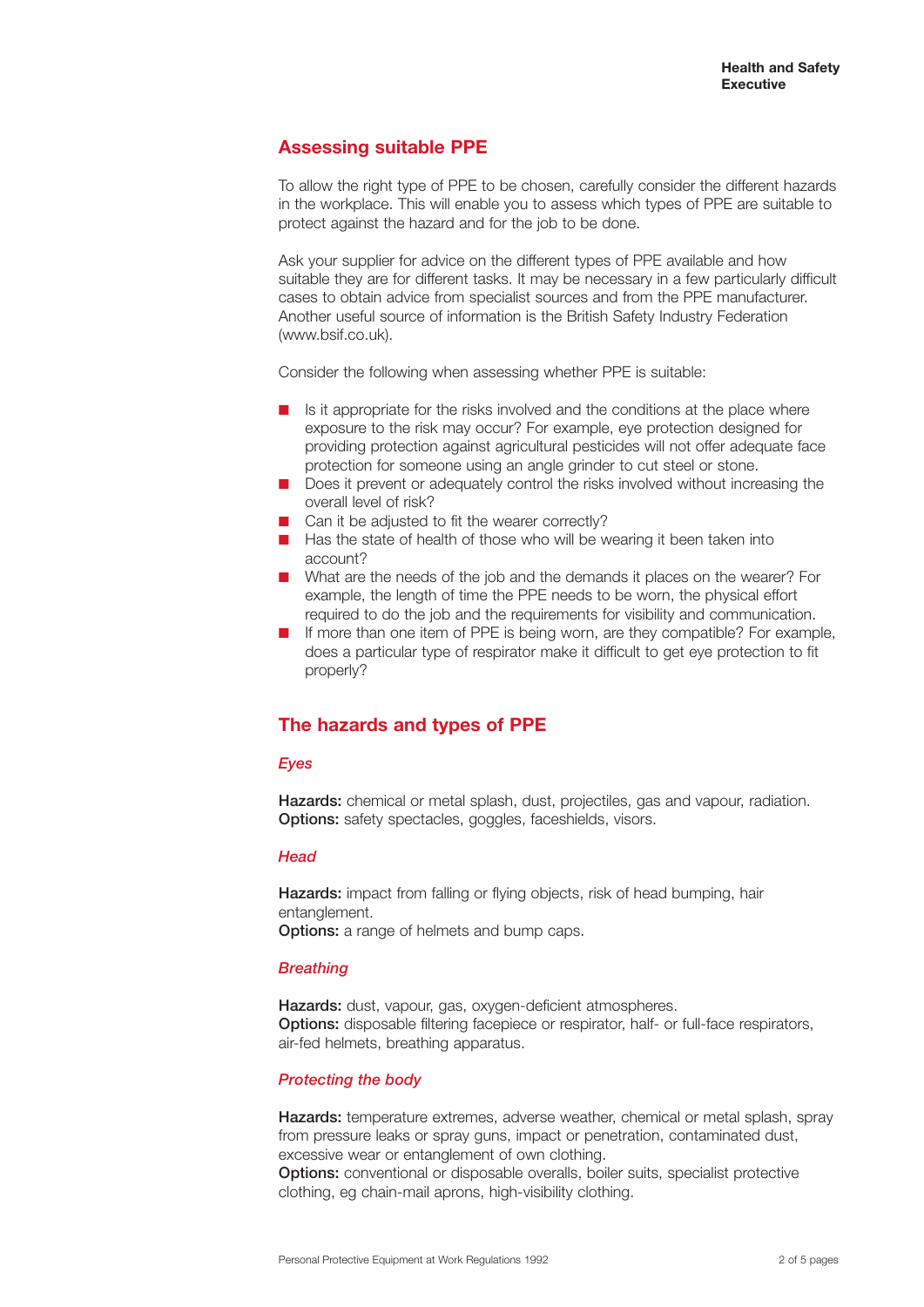#### *Hands and arms*

**Hazards:** abrasion, temperature extremes, cuts and punctures, impact, chemicals, electric shock, skin infection, disease or contamination. **Options:** gloves, gauntlets, mitts, wristcuffs, armlets.

#### *Feet and legs*

**Hazards:** wet, electrostatic build-up, slipping, cuts and punctures, falling objects, metal and chemical splash, abrasion.

**Options:** safety boots and shoes with protective toe caps and penetration-resistant mid-sole, gaiters, leggings, spats.

# **Training**

- Make sure anyone using PPE is aware of why it is needed, when it is to be used, repaired or replaced and its limitations.
- Train and instruct people how to use it properly and make sure they are doing this.
- **■** Because PPE is the last resort after other methods of protection have been considered, it is important that users wear it all the time they are exposed to the risk. Never allow exemptions for those jobs which take 'just a few minutes'.
- Check regularly that PPE is being used and investigate fully any reasons why it is not. Safety signs can be useful reminders to wear PPE.

## **Maintenance**

Make sure equipment is:

- well looked after and properly stored when it is not being used, for example in a dry, clean cupboard, or in the case of smaller items, such as eye protection, in a box or case;
- kept clean and in good repair follow the manufacturer's maintenance schedule (including recommended replacement periods and shelf lives). Simple maintenance can be carried out by the trained wearer, but more intricate repairs should only be done by specialists.

Make sure suitable replacement PPE is always readily available.

# **CE marking**

Ensure any PPE you buy is 'CE' marked and complies with the requirements of the Personal Protective Equipment Regulations 2002. The CE marking signifies that the PPE satisfies certain basic safety requirements and in some cases will have been tested and certified by an independent body.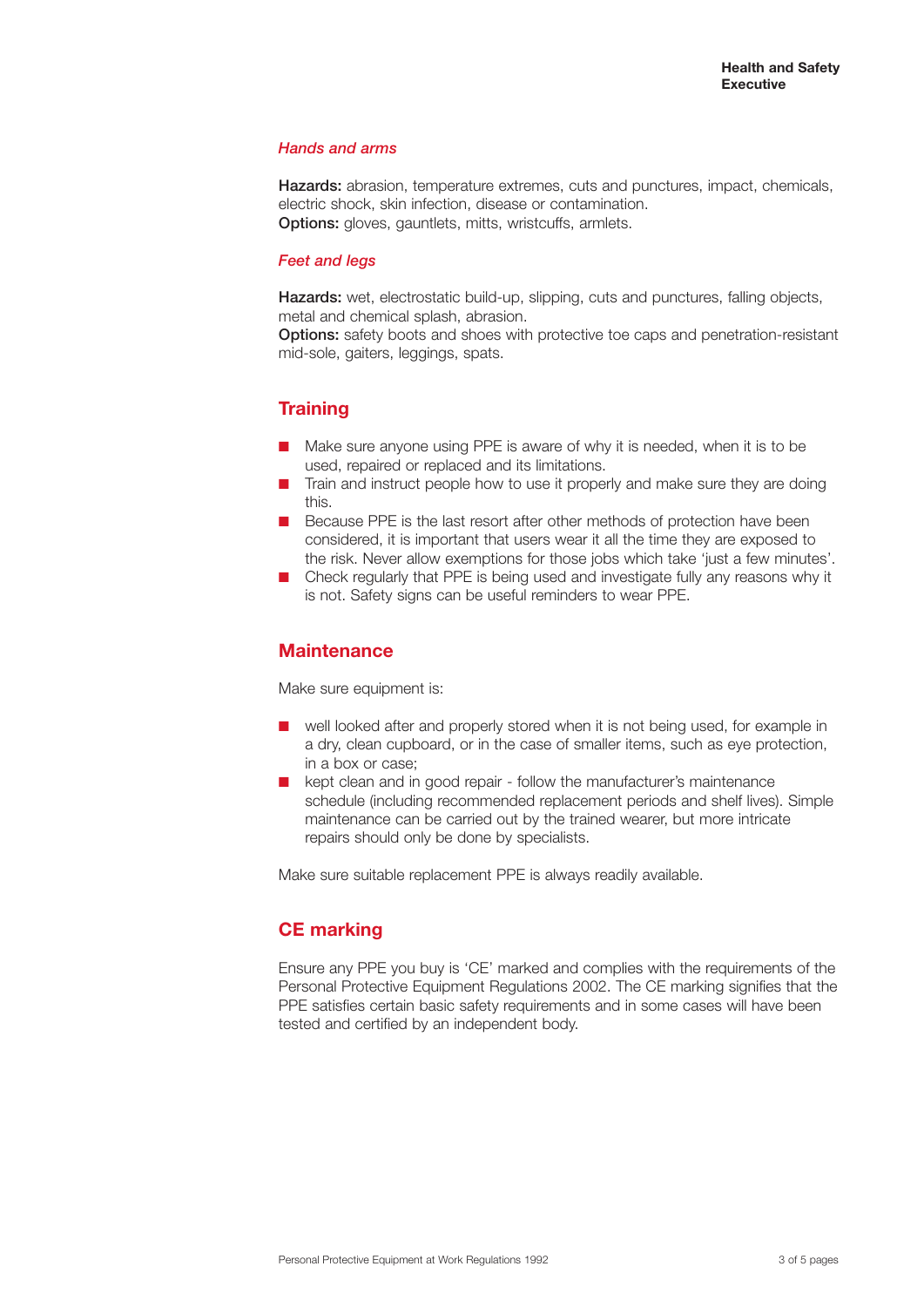## **Other regulations**

The PPE at Work Regulations do not apply where the following six sets of regulations require the provision and use of PPE against these hazards. For example, gloves used to prevent dangerous chemicals penetrating the skin would be covered by the Control of Substances Hazardous to Health Regulations 2002 (as amended). The regulations are:

- The Control of Lead at Work Regulations 2002.
- The Ionising Radiations Regulations 1999.
- The Control of Asbestos at Work Regulations 2002.
- The Control of Substances Hazardous to Health Regulations 2002 (as amended).
- **■** The Noise at Work Regulations 1989.
- The Construction (Head Protection) Regulations 1989.

# **Key points to remember**

Are there ways (other than PPE) in which the risk can be adequately controlled, eg engineering controls? If not, check that:

- **■** PPE is provided;
- **■** it offers adequate protection for its intended use;
- those using it are adequately trained in its safe use;
- it is properly maintained and any defects are reported;
- it is returned to its proper storage after use.

# **Further reading**

*Personal Protective Equipment at Work Regulations 1992. Guidance on Regulations* L25 HSE Books 2005 ISBN 0 7176 6139 3

*COSHH a brief guide to the Regulations: What you need to know about the Control of Substances Hazardous to Health Regulations 2002 (COSHH)* Leaflet INDG136(rev3) HSE Books 2005 (single copy free or priced packs of 10 ISBN 0 7176 2982 1)

*Lead and you: A guide to working safely with lead* Leaflet INDG305(rev1) HSE Books 1998 (single copy free or priced packs of 15 ISBN 0 7176 1523 5)

*Noise at work: Advice for employers* Leaflet INDG362 HSE Books 2002 (single copy free or priced packs of 10 ISBN 0 7176 2539 7)

*Selecting protective gloves for work with chemicals: Guidance for employers and health and safety specialists* Leaflet INDG330 HSE Books 2000 (single copy free or priced packs of 15 ISBN 0 7176 1827 7)

*Selection of suitable respiratory protective equipment for work with asbestos* Leaflet INDG288(rev1) HSE Books 2003 (single copy free or priced packs of 5 ISBN 0 7176 2220 7)